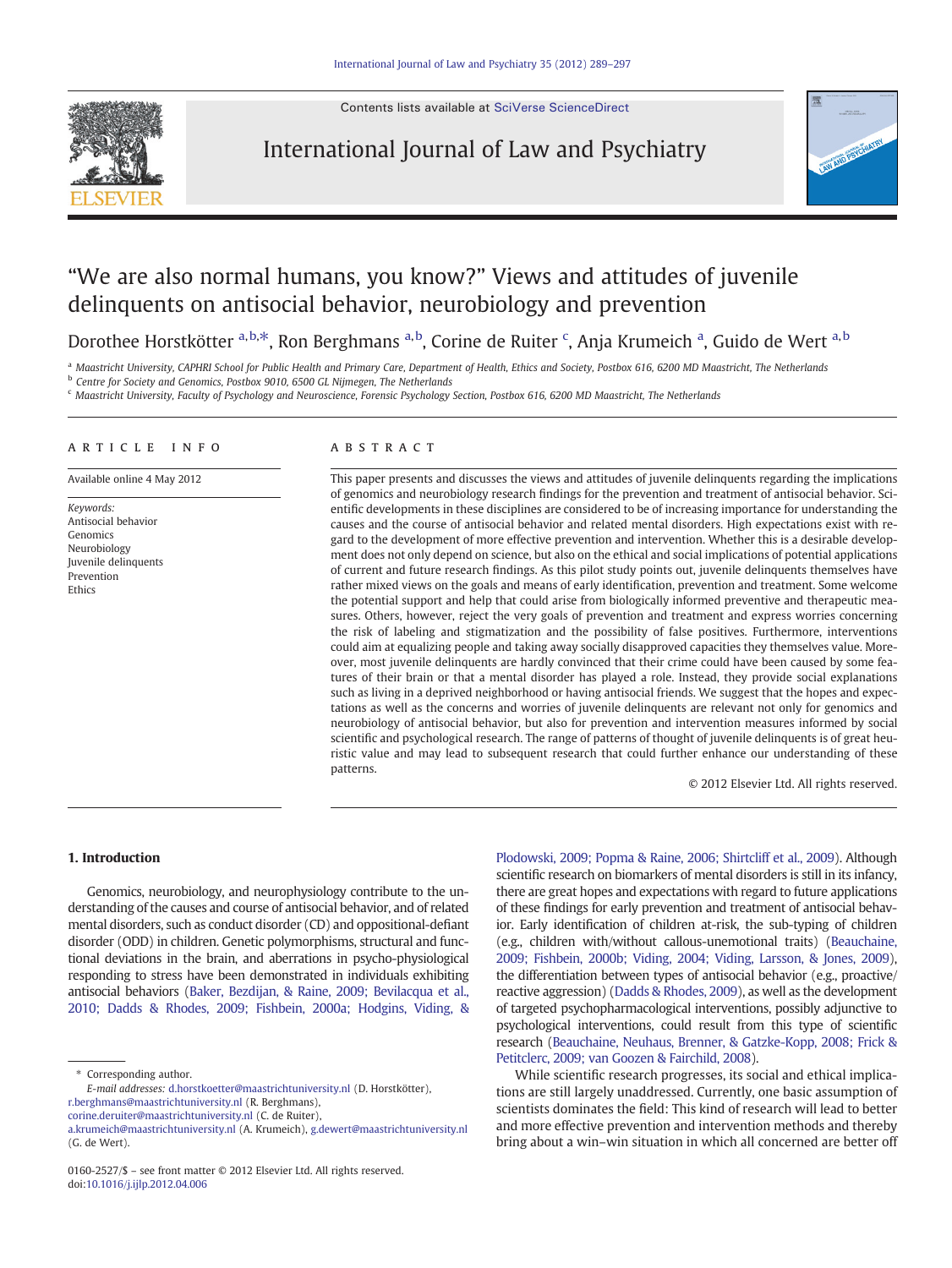[\(Beauchaine et al., 2008; Fishbein, 2000b](#page-7-0)). Youth at-risk may await a better future and less incarceration and society will be more effectively protected against serious forms of antisocial behavior. However, it is unclear whether, and if so, under which circumstances, these assumptions are justified. This will not depend on scientific progress alone, but also on the views and opinions of the target-groups of these interventions. In order to identify and explore relevant social and ethical questions, it is important to investigate the 'social life' of biomarker information, that is, to explore how relevant stakeholders actually perceive and deal with it. This, in turn, requires qualitative stakeholder research. Preferably, this kind of research takes place pro-actively, that is even before scientific findings are actually translated into practical assessment and treatment methods, because applications could evolve that have no support from the stakeholders or that even cause serious harm ([Singh & Rose, 2009](#page-8-0)). For example, ideas about the identity and capacities of individuals at risk may change in rigid, coercive or stigmatizing ways and thereby negatively affect these people's life-trajectories.

In medical genetics, qualitative research is frequently used to investigate the social and normative aspects of genetic testing or screening among affected patients and their family members (e.g., [Bredenoord,](#page-7-0) [Krumeich, de Vries, Dondorp, & De Wert, 2010; Dancyger, Smith,](#page-7-0) [Jacobs, Wallace, & Michie, 2010\)](#page-7-0). In behavioral genomics in general, and in the genomics of antisocial behavior in particular, such studies are hardly conducted. Although there are a few exceptions [\(Campbell](#page-7-0) [& Ross, 2004; Levitt & Pieri, 2009; Pieri & Levitt, 2008](#page-7-0)), serious gaps exist in our knowledge concerning stakeholders' perceptions of the possible impact of these new scientific developments. [Pieri and Levitt](#page-8-0) [\(2008\)](#page-8-0) interviewed professionals working with individuals 'at-risk' of displaying violent and aggressive behaviors and [Campbell and Ross](#page-7-0) [\(2004\)](#page-7-0) interviewed health care professionals and parents about their views on new genetic technologies and genetic testing for traits predisposing to violence. Yet, neither study talked to antisocial individuals themselves and their voice remains unexplored to date. The views of antisocial juveniles, however, seem to be of particular importance. First, many of the applications currently envisaged target early identification and early prevention of the development of antisocial behaviors and therefore will mainly affect young children and juveniles. Therefore, they are important stakeholders and sound ethical decision making requires that their voice is heard [\(van Willigenburg & van der](#page-8-0) [Burg, 1998](#page-8-0)). Second, their voice may enrich the debate, because as experiential experts they have a rather specific perspective that may throw another light on the issues discussed or that may introduce new elements hitherto overlooked or neglected. Furthermore, their perspective may be considered important because knowledge about it may facilitate the development of measures that increase "motivation, commitment, effort and compliance as well as [… reduce] opposition and rejection" [\(Wiethoff et al., 2003, p. 90](#page-8-0)). This knowledge could take away possible barriers and facilitate future implementations.

The purpose of this pilot study is largely heuristic. It reveals the range of thoughts and considerations held by antisocial juveniles concerning the genomics and neurobiology of antisocial behavior and its possible consequences for future prevention and intervention measures. Three issues are the focus of this study: i) views on perceived explanations of the crime and attitude towards biological explanations, ii) views about forensic psychiatric and psychological treatment and possible coercive preventive treatment, including perceptions of psychopharmacological treatments, and iii) views about early detection and identification of children at risk of antisocial behavior.

In this article, two key terms will be used: crime and antisocial behavior. Their meaning overlaps, yet is not identical. The term crime or criminal act is used for serious deeds forbidden by the criminal law and that lead to a conviction and placement in a juvenile justice institution. Antisocial behavior, however, is a psychiatric term that refers to a variety of behavioral disorders that hamper an individual's functioning in a broader social setting and that cause significant harm to others.

### 2. Method

#### 2.1. Participants

The study was conducted at 'Het Keerpunt', a Dutch juvenile justice institution, part of 'Stichting Jeugdzorg Sint Joseph' [Youth Care Foundation Saint Joseph]. We recruited participants from this institution only. However, juveniles are admitted from all over The Netherlands. Only males were admitted to this institution. Most participants are convicted for a serious crime, some were admitted on remand. Of those who were already convicted, some only received a prison sentence. Others, however, received a so-called 'PIJ-order' (Placement in an Institution for Juveniles) which means that they are obliged to undergo treatment for a behavioral disturbance or mental disorder. Juveniles sentenced to such mandated treatment stay significantly longer (up to six years) in the institution than juveniles with a custodial sentence (up to two years). All juveniles were aged 14 to17 at the moment of their offense, yet at the time of the interview the agerange was between 16 and 24. We included both juveniles with and without a PIJ-order, but excluded those with an IQ below 70 and those who could not speak Dutch. All eligible juveniles who volunteered were given the opportunity to take part in the study, such that the group of participants resembles a cross-section. Ethical approval for this study has been obtained from the Medical Ethical Committee of the Academic Hospital Maastricht and Maastricht University, approval number 10-4-053.4/pl. Written informed consent was obtained from all participants and additionally from parents in case participants were below the age of 18.

## 2.2. Instrument

We conducted semi-structured individual interviews. The choice for this method was partly based on advice given by the professionals who work with these juveniles on a daily basis. They recommended interviewing juveniles individually rather than in a group format, because participants would probably speak out more frankly, if no others from their living-group were present. The interviews were semi-structured, allowing for individually adapted following through on the issues of this study. In this way, it is possible to examine more in detail the reasons behind answers and to understand why each of the juveniles holds a specific view.

When preparing this study, professionals expressed the concern that it might be rather difficult to interview these juveniles, who frequently have a low level of education, about abstract and complex issues. For this reason, we used concrete and brief formulations of questions, we adapted the language and we explicitly mentioned potentially relevant issues in case juveniles did not mention these themselves. The emphasis is on understanding participants' views and attitudes and to discover the range of patterns of thinking, rather than their prevalence. Every finding is important regardless of the frequency by which it gets mentioned.

#### 2.3. Procedure

In order to recruit participants the first author visited all eligible living-groups. She explained the goals and the design of the study and asked juveniles whether they would be interested to participate and to give their views. Overall, recruitment was satisfying. Thirteen juveniles took part which was about 50% of the eligible group. Among those who did not take part in the study, some refused, others were released between the day of recruitment and the day of the interview, were absent from the juvenile justice institution during the day because of reintegration activities in the community, or did not receive permission from their parents.

The interviews were conducted by the first author. Prior to each interview the juvenile was provided with background information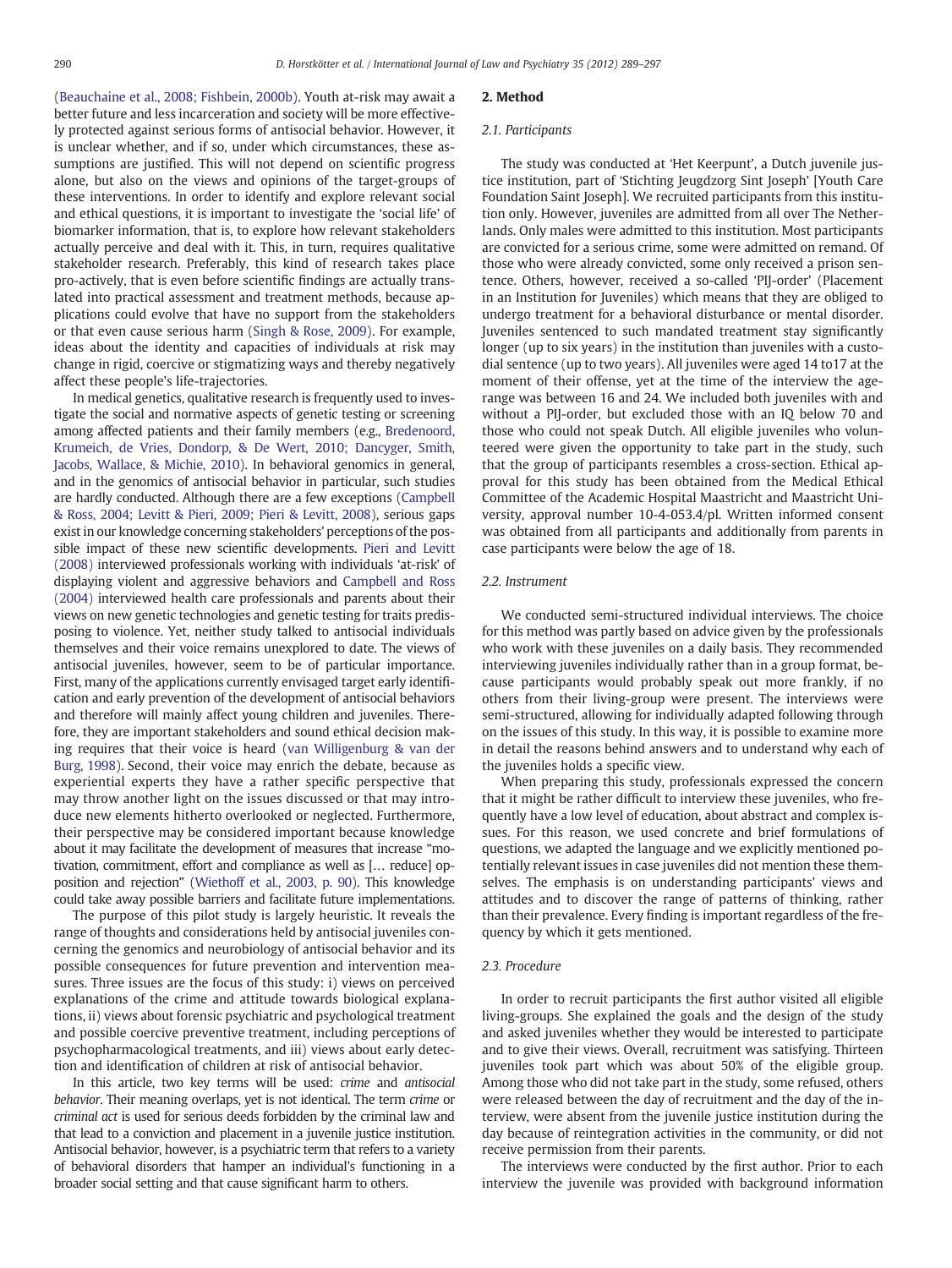about the state of the art of biological research into antisocial behavior and about the expectations of researchers for the future. We conducted two pilot interviews on the basis of which our questions were adapted and fine-tuned. We did not formally test understanding of this information, yet during interaction with the juveniles it became obvious whether they understood what was explained to them, and if necessary, there was ample opportunity for adjustment of possible incomprehension. The interviews lasted between 20 and 50 min and took place in a classroom of the juvenile justice institution. All interviews were audiotaped and transcribed verbatim.

# 2.4. Data analysis

All interviews were independently read by three members of the research team (DH, RB, GdW). Data analysis was based on the inductive constant comparative method [\(Corbin & Strauss, 2008](#page-7-0)) involving the following steps. DH independently coded the transcripts by labelling sections and text units referring to one or multiple concepts relevant for the study purpose. She then gathered codes of similar content to categories, that is, the patterns of thinking. Interpretative bias of data was avoided by means of investigator triangulation which entails that three researchers (RB, AK, and GdW) checked the codes for consistency. They independently coded parts of the data and compared their coding and categorizing with that of DH [\(Polit](#page-8-0) [& Beck, 2011](#page-8-0)). Independently, all four researchers observed congruency. Data analysis was conducted by means of NVivo [\(Batzeley,](#page-7-0) [2007\)](#page-7-0), a computer software package for analysis and qualitative modeling of non-numerical data. Because of the qualitative nature of the data, the specific purpose of the study, the comparatively low N, and the fact that each finding is considered equally valuable, prevalence numbers are of minor relevance. Instead, and as it is common practice in this kind of research, frequencies are indicated in broad terms (most, many, some) and no statistical analysis was used, neither were associations between certain demographic features and specific views claimed or even looked for. The value of this pilot study is heuristic, providing for insights in the range of different patterns of thinking and allowing for further theory-building in the domain researched. Further social science research gives the opportunity to conduct statistical testing based on the here identified range of thoughts. Representative quotations were chosen to illustrate the views and attitudes expressed by participants. All quotes were translated from Dutch by DH while retaining the verbatim character of the original statements.

# 3. Results

# 3.1. Perceived causes of criminal acts

Due to privacy reasons, we had no access to the files of the juveniles and thus no background information about the crimes participants had committed. It was up to them what they wanted to tell about their criminal acts. No direct questions were asked about the crime a participant had been convicted for, but we did ask them to provide an explanation. Nonetheless, almost half of the participants  $(n= 6)$  mentioned (aspects of) their crimes spontaneously. All were willing to share why they have committed the crime. There are three different explanations participants link to their crimes.

First, participants point out that the crime was the result of an intentional or goal-directed action and they mention several purposes they wanted to achieve. Participants who say they are convicted for robbery or stealing, frequently state that they simply needed money and this was their way to get it. At least in the short-run, participants considered this as the solution to their financial problems:

Then you need to have this money, and then there is only one easy way and not to work or so, that is to hold up and snatch the money from the people or somebody on the street. (J11)

Another reason that is given why a serious crime has been committed was that one wanted to be cool and show others that one is strong, not a softy:

I just wanted to show everybody, I'm not a softy, I am strong, you know, what are you all thinking about me? (J10)

Second, participants argue that their crimes and other problems in their life 'just happened to them'. They have lived in bad neighborhoods with nothing to do for young people. Together with other youngsters they have caused problems. They report that their parents were not really monitoring them or that they were in constant conflicts with them and that they have lacked their help or support. In such a situation, it has been a small step to join other deviant youngsters. They have followed their deviant peers, were easily influenced and have not realized that they also could have said 'no' to what others suggested. They have experienced their background as deprived and argue that in such a situation everything, including their criminal and antisocial behavior, has started automatically:

Placed into care, problems at home, and I have been in residential institutions since I was 12. Yes, had many problems, hung around with the wrong boys, hence yes dragged along and waited actually. Then, yes these kinds of things happen by themselves, actually. That you want to go into this direction. (J2)

Third, specific psychological conditions, mainly due to intoxication by alcohol or soft-drugs, the usage of which is tolerated in the Netherlands, are mentioned as an explanation for criminal behavior:

I think, anyhow with my use of drugs, smoking hash. It also had to do with that. It also has much impact on your brain, on your way of thinking and on your whole body in principle. For sure that was the case at that moment. (J9)

Besides the reasons that participants give for their offenses, they frequently also have a clear opinion about factors that definitely did not underlie their behavior. Aggression, for example, is hardly mentioned and frequently explicitly denied as being applicable to them or as having caused their crime:

No, I am not aggressive. (J1)

Yes, anyhow I do not think that I have an aggression problem. (J7)

[At the time of the offence] Not with me but my friend he was aggressive […] Yes, let's say, aggression, yes he gave a punch to the one, the one that we have robbed. But I myself I was not aggressive. (113)

Further, participants who received a psychiatric diagnosis hardly consider this to be associated with their crime. With a few exceptions, they do not reject their diagnosis, but rather it is meaningless to them. In some cases, they have forgotten the exact diagnosis, or cannot remember the correct term. However, even if the diagnosis is remembered well, it is hardly considered relevant or linked to the particular crime. Others state that they have a disorder and that's it. In their view, the criminal act was caused by other factors.

Yes. I think yes, a couple of years ago there has been, I have been and they have made a diagnosis of me. But what I had exactly I do not know. What I still know is that they said that […] I had a damage at the right side of my brain and that I cannot feel emotions, or express them or something like that. But I do not know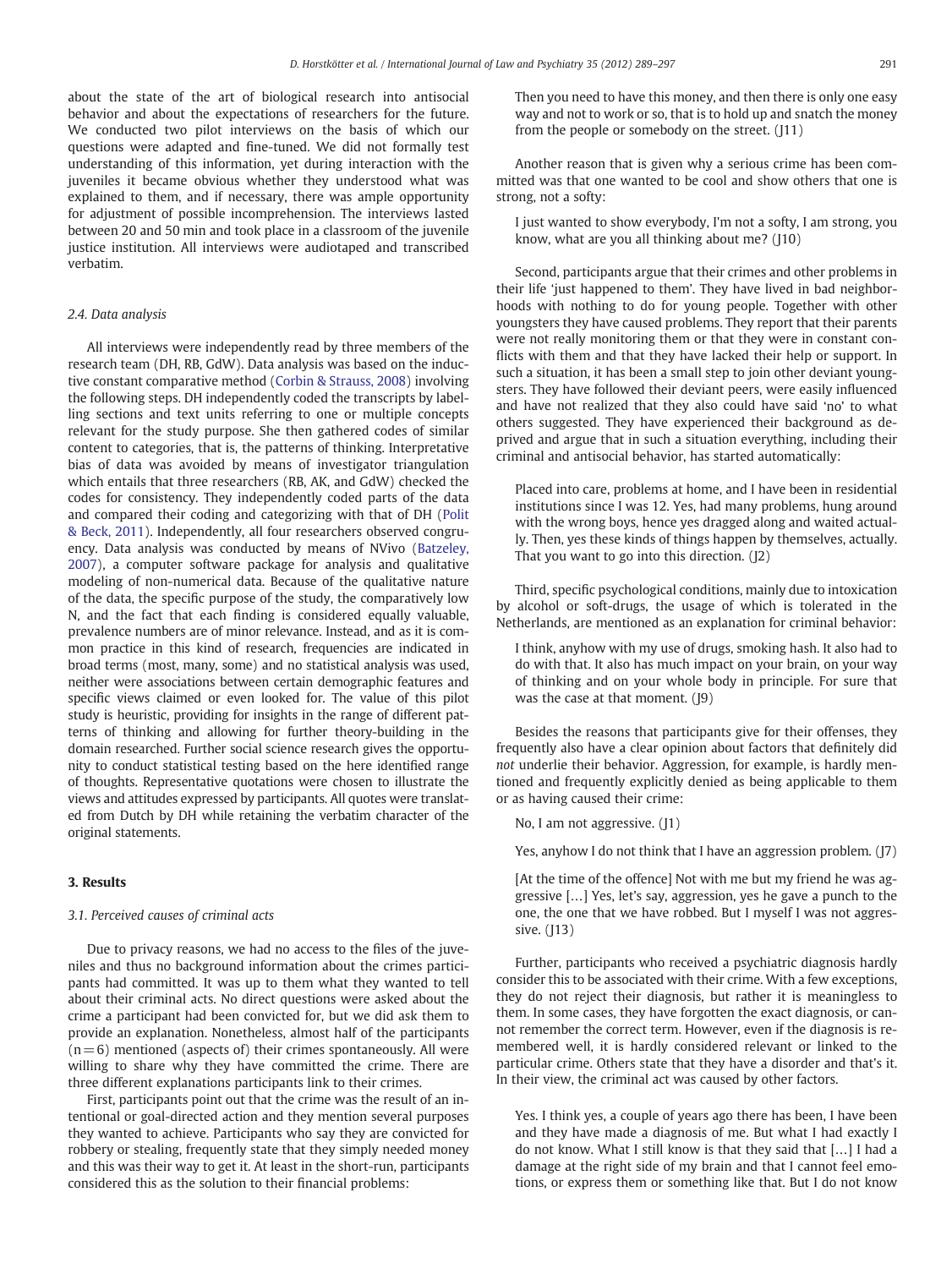exactly what the name for that was […] It's so long ago, actually.  $(17)$ 

According to the personality assessment I have a behavioral disorder. It concerns narcissistic things and so and to be easily impressionable and has to do with use of soft drugs. (J8)

Finally, participants do not believe that there is anything that makes them different from others. Instead, it seems they regard themselves along a continuum with other people: Essentially all people are the same, with some small differences. As convicted criminal juveniles they are not different in any significant way.

And I know that, I am just a normal boy […] We are also normal humans, you know? (J8)

Yes, okay, everybody is different and everybody has his own manner of thinking and acting. (J9)

Yes everybody has something, something which is less good, some are shy, some are more easily aggressive, you name it. Yes, some do not easily say yes, or some do not easily say no. You know?  $(112)$ 

Despite the various reasons that participants provide for the occurrence of their problems in life and for their crimes, most of them also state that they had a choice and that it was their own choice to commit the crime. This does not only hold for those who say that their crime was intended or goal-directed, but also for those who describe their circumstances as deprived and their crimes 'to have happened' to them. Moreover, the view that one's behavior and one's crime was one's own choice is argued both to hold for them personally but also in general, that is, everybody makes a choice when he behaves aggressively or commits a crime. Choices can be wrong, obviously, but they remain one's own choice and one should not put the blame on somebody or something else.

In the end the person makes the choice himself. It counts that he makes the choice more easily, but for me the same is the case. The choices I have made, also had a share in my past. But in the end I am the one who has made these choices. (J3)

# 3.2. Views on preventive and therapeutic treatment

Participants express a range of attitudes towards the treatment of behavioral problems. This holds both for hypothetical preventive treatments to be applied to children at-risk but who have not committed any crime, and for the actual therapeutic treatments they themselves receive, or at least could receive, in the juvenile justice institution. While some are clearly in favor of being treated now or are positive about the idea that they could have received a preventive treatment during their childhood, others reject all types of treatment under all circumstances. Further, there are participants who adopt a somewhat in between position, who reject treatment efforts under certain conditions and for specific reasons, but in principle are willing to cooperate.

Participants give three reasons why treatment is a good thing. First, treatment provides help and support. Applied preventively, it can teach a child how to deal with his problems more adequately and to react in an adaptive way even if situations are unpleasant or difficult. This is considered a worthwhile goal:

Yes, in order to learn to deal with it. There are plenty of people that perhaps just like me have a personality disorder or who are behind socially and emotionally, but they don't have problems with that, they just can live with it. And yes, I indeed had problems with that, by which I ended up here. Yes, if somebody then would help you to deal with it, then yes. (13)

Getting help in dealing with problems is not a goal in itself. The ability to deal with problems is valued, because it may help juveniles to have a better future. Particularly therapeutic treatments are considered to have this potential, because professionals do not only look at the problematic behavior or the actual crime, but they are also trying to find out why a juvenile acts in the way he does and what the real causes for the behavior are. Professionals are also considered to be able to differentiate between several kinds of causes and maybe can adjust treatment methods individually or according to the underlying problem:

Very often there is a specific background why a juvenile does something like that and here where I am now you get a treatment to examine where it comes from that behavior, what the reason is that a juvenile shows this behavior and yes what could be done about it.  $(13)$ 

Second, participants appreciate preventive treatments, because these could help avoid future punishments. If a treatment is successful, it is argued, juveniles will no longer show the problematic behavior and further punishment becomes superfluous. Finally, one of the participants points out that the treatment of a juvenile could indirectly also support the parents who are responsible for the upbringing of a child with behavioral difficulties. They would no longer have to face the problem alone and their task could become less burdensome, if also professionals get involved with the child.

However, not everybody welcomes treatments. Some participants are particularly opposed. Again, three different reasons are mentioned. First, some are suspicious about the intended outcomes of whatever treatment efforts. They believe that professionals want to make everybody the same, to behave in the same socially desired way, and to take away a person's unique features:

So, do you want to make robots, do you want to change, no, why?  $(15)$ 

Second, treatment may change an individual's specific characteristics. In particular, the capacity to behave aggressively and to be angry can also be of significant value. Consequently, if a treatment is intended to reduce aggression and anger, this can be a bad thing. One should not take away a person's emotion, because that is something natural and something everybody has. Moreover, aggression and anger are not only to be evaluated negatively. These are also qualities that help one achieve goals and to maintain personal dignity and a significant social position:

Anger you need, if you cannot become angry you are worthless. If you cannot put somebody onto his place, you do not have a place yourself. Therefore you may perhaps need violence sometimes.  $(11)$ 

So I think that for example very aggressive boys, if one has a martial arts that one practices, that one perhaps by this extra piece perhaps has a chance to become champion. (J7)

Finally, even among those who do not reject the intended outcomes of treatments, the significantly longer average duration of the stay in the institution of juveniles with a PIJ-order as compared to a detention placement, is a clear reason to reject forensic psychiatric treatment. Maybe no treatment implies no help, but it does also imply shorter institutionalization:

It should not have too much consequences. I mean I also did examination with the psychologist and the psychiatrist and I got the PIJ. If only I had not done that, I sometimes think to myself. (J8)

But I don't think that people are all going to take medicines or so, or something else, or that they let something be treated or so.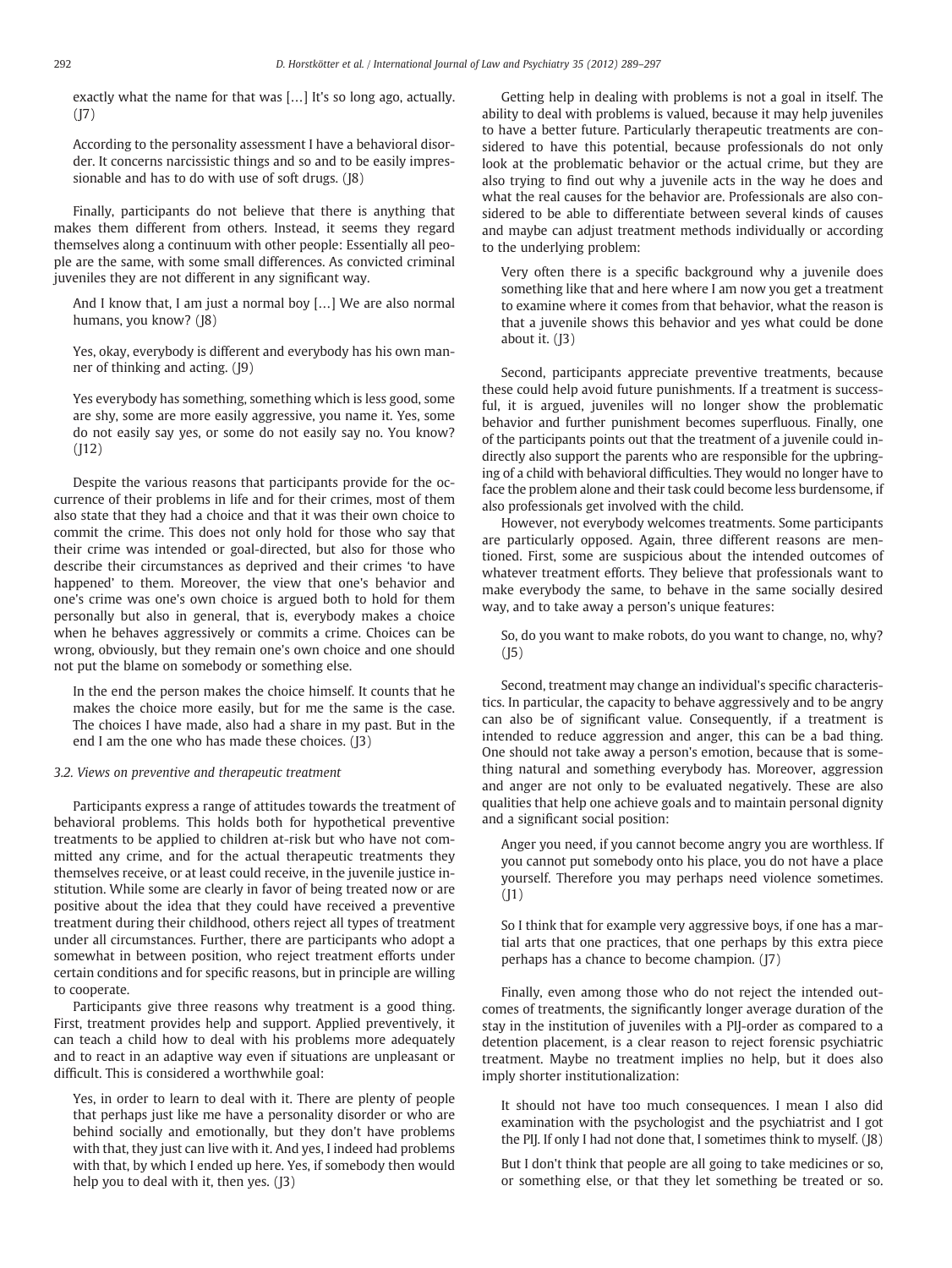Because people like us know that yes treatment and so, I mean that are eight years that you can be locked up.  $(111)$ 

For many participants, however, the value of treatments is not a black or white issue. Instead, whether treatments are welcomed depends on the means involved in particular treatments and the conditions under which they are provided. In court-ordered treatments, coercion is a fact and no longer a point of discussion, but participants are rather critical and opposed if preventive treatments would ever be coercively applied. Four reasons can be identified why coercion is rejected, three of which are related to the child himself. The fourth refers to a potential danger to the parent–child relationship. First, being coerced to receive treatment can give children a bad feeling. It goes against their will and that alone is sufficient to constitute an undesirable situation. Second, treatment can only be effective and helpful in case the person affected agrees with the treatment. If someone is not willing to cooperate, the treatment cannot have the intended effect.

Yes, I think that then (if coerced) they will just react in a socially desired way to questions or they will just let happen the treatment in order to be rid of it as soon as possible, and then yes the problems start again, I think. (J2)

Third, coerced treatment may even have counterproductive effects. Children or juveniles may become actively opposed to the fact that they receive a treatment and may show more problematic behavior than they otherwise would have. Finally, several participants closely associate coerced preventive treatments with a court custodial order and hence with a situation in which not only children but also parents, or the parent–child relationship will be harmed. Notably, regarding preventive treatments, most participants argue that parents should have the last say about what happens with their child and whether or not he cooperates with any intervention:

It could be, for example, that it will not become like that at all. A child becomes a risk-child and yes that parents are just by themselves going to do everything to see to it that this is not going to happen. Wait whether parents succeed, yes and then I do not think that one has to force them to say that he has to participate in a treatment. Then I think that one first must give them a chance to try it on their own. (J4)

Beyond their criticism of coercion and their preference for voluntariness, however, participants also mention circumstances in which preventive treatments could be helpful and should be implemented. For example, parents could agree to have their child tested and eventually be given a treatment, but the child himself may be too young to understand the situation or may be unwilling to receive treatment. In that case one should either wait until the affected child reaches sufficient capacities to make a decision on his own or, at least, until actual and serious behavioral problems have developed. A reason for this reluctance is that preventive treatment is sometimes considered a form of punishment: One should not punish someone for something he has not done and maybe will never do. Another alternative that was mentioned, and that also could help avoid the problems of treating young children, is the treatment of the parents themselves. Some participants assume that parents have many problems themselves and that treatment of the parents could contribute to the prevention of behavioral problems in their children.

Another relevant point in the evaluation of preventive treatments does not concern the circumstances, but the concrete methods and means that may be used. Current research in neurobiology and neurophysiology has repeatedly suggested that next to environmental interventions, new forms of psychopharmacological interventions may be developed [\(Coccaro, Kavoussi, & McNamee, 2000; Fava, 2000; van](#page-7-0) [Goozen & Fairchild, 2008\)](#page-7-0). Therefore, we asked participants about their views on the use of medications as part of a treatment and to compare the desirability of such interventions with psychological treatments as presently offered. Again, opinions diverge widely. Some participants are clearly in favor of psychopharmacological agents. An important reason is that they hope for and expect extra support by this. This holds in particular in case participants perceive their own behavior as highly problematic, experience their problems as difficult to treat, or presume that no negative-side effects are to be expected:

I think that then I would try out whether it is then better with or without. Yes, if it is difficult to solve, I would dare to give it a try to then eh the medicines and all.  $(12)$ 

On the other hand, psychopharmacological treatment also clearly meets opposition. It is considered nothing but a drug and one does not want to be 'a junkie':

Further, I do not take that junk. You should know it for yourself, but I do not eat that, I also do not need and all, but I do not eat that anyhow, the rubbish. (J8)

Next to this overall opposition, juveniles also mention a great variety of specific reasons against psychopharmacological agents. If one takes medicines, one does no longer solve one's problems on one's own. Psychological treatments are considered more natural and therefore preferred. Participants who have experiences with antidepressants and sedatives further argue that these agents in themselves do not solve the problems. Medications also have negative side-effects and one can become dependent on them. Further, participants fear that psychopharmacological agents change people in a way that they are no longer themselves:

Yes, to use pills then, I think something like, yes, if you really have problems with your heart or so, yes then I can understand that you then use pills. Or if you have diabetes. But if one is really, for example, always irritated or, that must be by means of talks I think that sometimes has to come out. That you, yes, yourself are solving the problems. But not by just taking some pills. And that then the pills try to solve it for you. (J12)

# 3.3. Views on early identification and detection

It has frequently been suggested that the prevention of antisocial behavior should start as early as possible. "It is never too early" is a slogan that does not only hold for social or psychological interventions [\(Farrington & Welsh, 2007](#page-7-0)), but also the results of neurobiological and neurophysiological research repeatedly are taken to indicate the relevance of early applications of preventive measures [\(Beauchaine et al., 2008; Frick & Petitclerc, 2009; Robinson & Kelley,](#page-7-0) [2000; Shirtcliff et al., 2009\)](#page-7-0). Neurobiological markers are considered indicative of an individual risk for developing antisocial behavior. Early prevention requires the early identification of individual children at-risk. Participants have mixed opinions about the desirability of the detection of at-risk children early in life and also about whether they would have appreciated being identified as 'at-risk' themselves. They provide a variety of reasons for both affirmative and dismissive attitudes.

The main reason why early detection would be desirable is that it could prevent children running into difficulties later. When tested early and an increased risk for antisocial behavior is detected, children and their parents could know what to expect for the future and could take that risk into account in their daily life. If treated early that would definitely have been better than to be incarcerated at a later stage. Early testing and detection can lead to the provision of help and reduce the risk that a child will experience problems later:

Look, at a moment that one then could also treat it and one could see to it that this is not going to happen, then it does not matter whether they say it early that, yes, he will become aggressive later, because if the treatment works, then he will not become that. (J4)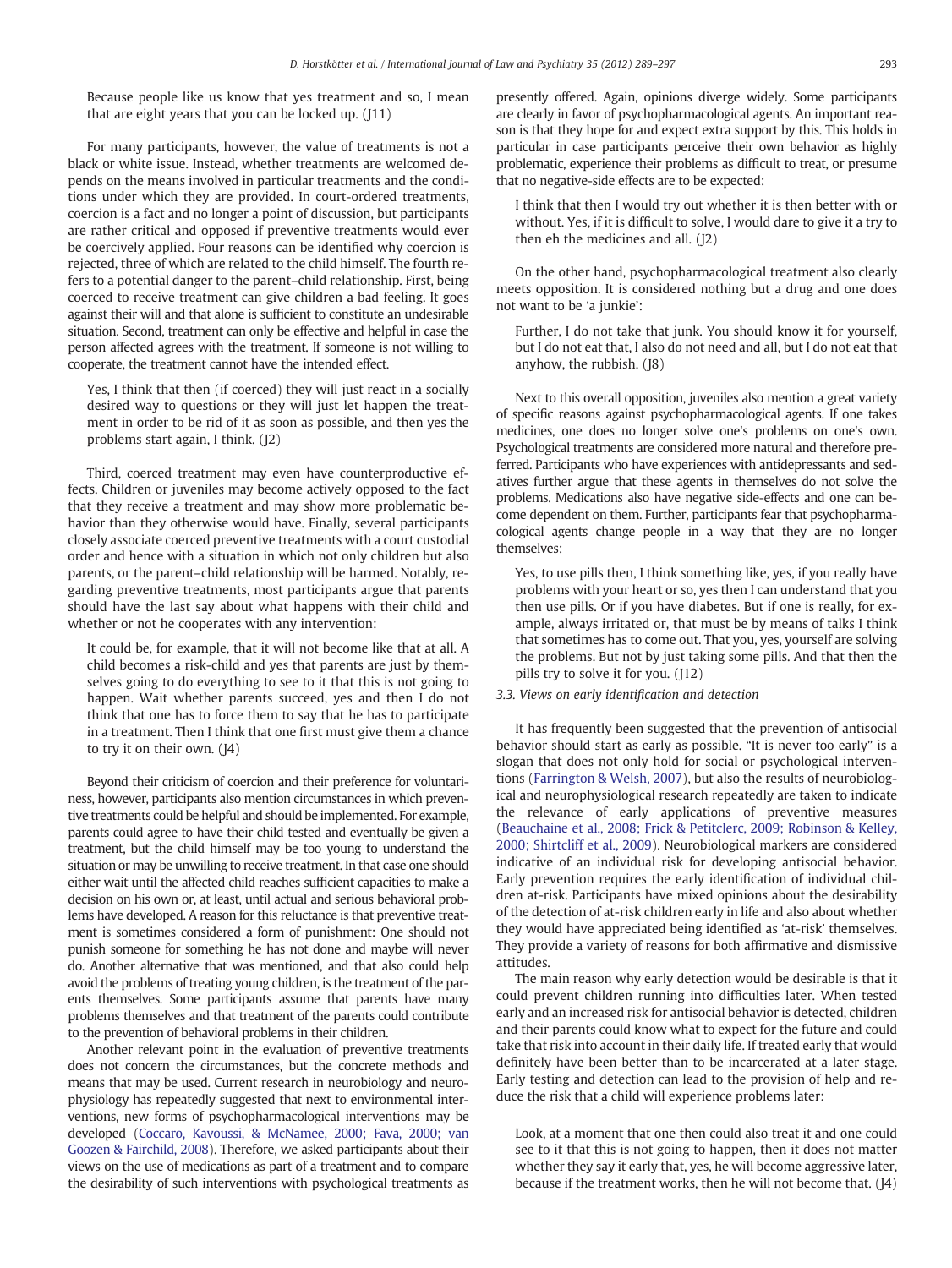In addition to these supporting arguments, participants are also worried about potential dangers and state that these have to be dealt with carefully. In their perspective, tests that aim at the identification of children who are at risk of developing behavioral problems because of some neurobiological features could involve direct interference with a child's body and therefore lead to disadvantages to the child's health and well-being. Moreover, such tests could lead to the more indirect danger of prejudice against children with positive test results:

If, for example, one has to cut in somebody in order to look whether there is something wrong or not, look then I would say one should not do that but one has to wait until the one is old and wise enough to decide for himself. (J4)

I would not find it to be wrong, but one may not give a prejudice due to the examinations. One may not have a judgment about a child of three or four years old because perhaps he has a high heartbeat or more adrenaline in his blood. (J3)

According to the participants, for both of these reasons, testing should occur under specific conditions only. To avoid prejudice and stigmatization, it may for example be required to keep test results confidential and make these available to well-defined persons only. Parents, therapists and possibly teachers are mentioned as persons who should have access, whereas one's friends or one's sports-club coach, for example, should not be informed about a child's risk-status. The latter are considered particularly prone to stigmatize such children:

Then one can have a disadvantage. Or if one joins a football team and then, for example, the trainer knows that you how to say, that you have something, yes that you know that later you will become criminal and if then perhaps something gets stolen, that then this boy will be accused, do you get it? That could happen. (J13)

Furthermore, there are also worries about the quality of future tests. Tests have to exclude the possibility that a child is identified wrongly (so-called false positives). This is important because of the danger of stigmatization that potentially comes along with a positive test result. This is particularly serious in case of a false positive result:

If it then will not be like that, you will have given someone a label that he does not deserve. That is the same as convicting someone innocent. […] But as long as these mistakes are not made and a treatment really works, I would say for sure that the children then may be examined. But not if one knows that mistakes will be made. Yes, there really has to be 105% certainty. (J4)

Next to these (conditionally) affirmative arguments, other participants categorically oppose early detection, because they see it as unacceptable almost by definition. First, some consider it simply impossible that one could ever identify young children who will commit future crimes. Partly, this general doubt is linked to the reasons they report for the crime. For example, if one commits a robbery because one needs money, nobody could have known this while the later robber was still a young child. Further, it has been argued that children still have to be raised and educated and will grow into a particular culture. One's upbringing, cultural background and later friends will make a difference. Consequently, it is impossible to draw conclusions about later criminal behavior of specific children who have not yet been fully raised and grown up:

As a child everybody is the same. Yes, it really depends on how your parents are […] and if that all goes well and if then he is grown up, still he has a risk that he, yes, it depends on which friends or name it, that go together with him. But some things will also make him stronger. As regards education, that then he still is able to bear that. (J12)

Second, for some the aforementioned danger of stigmatization and labeling is a decisive reason to categorically reject all forms of early detection of children at-risk. Once identified, labeling cannot be avoided, because it will also happen unconsciously and because people will automatically tend to perceive such children selectively with a strong emphasis on their risk-status:

Maybe not discrimination, but selective perception. This will happen unconsciously. When one walks along the street and sees somebody else, you will pigeon-hole him anyway, that happens unconsciously. (J1)

That people are, let's say, that there are prejudices about these people […], because they have been examined and have it written on a paper. (J6)

A final reason provided to reject early identification concerns the very procedure of the testing itself. It is considered to disturb a child's natural development and simply not good for children, if they have to undergo whatever tests:

One has to let a human just have his own development and one may not trouble little children, or in any case examine them and according to me trouble them then, because of what sometimes maybe could happen. (J9)

# 4. Discussion

In this study we interviewed 13 juveniles in a juvenile justice institution and tried to elicit their views on the genomics and neurobiology of antisocial behavior and possible consequences for future prevention and treatment. Although not all eligible juveniles took part in the study, we experienced a general willingness among juveniles to participate. Those who took part in the study were not only willing to talk, they appeared also rather capable to think things through and to express their points of view. Understandably, they had limited previous knowledge about this kind of research and almost all their knowledge about the genomics and neurobiology of antisocial behavior was the result of the information provided by the interviewer. Nonetheless, it was possible to talk about the possible consequences, to investigate their views of some inherent assumptions of this kind of approach and to identify their interests.

Our participants came up with a large variety of views, attitudes, arguments and reasons. We encountered affirmative attitudes as well as clear rejections with regard to almost each topic discussed: forensic psychiatric treatment, preventive treatment, psychopharmacology, early detection and identification. Next to these two extremes, the attitude of many participants can be characterized as either being connected to specific conditions under which, for example, a preventive treatment would be offered or to possible negative side-effects. To examine whether it is possible to differentiate between attitudinal styles among juveniles in detention and whether such styles correlate to relevant demographic factors should be a task for further research. This research should comprise a much larger sample, include girls as well as boys, be representative with regard to educational level, ethnicity and severity as well as kind (violent versus non-violent) of offense. The important heuristic that our study reveals, however, consists in the suggestion that juveniles in detention are a largely heterogeneous group with different, and sometimes opposing, views and attitudes. THE opinion of THE juvenile delinquent about antisocial behavior, neurobiology and prevention does not exist. An individualized understanding and interpretation may therefore be more adequate than a group-based approach. In the following, affirmative and dismissive attitudes will be discussed subsequently.

Biological approaches assume that with regard to antisocial behavior it is possible to draw a line between affected and unaffected individuals. As our findings show, however, for our participants it is not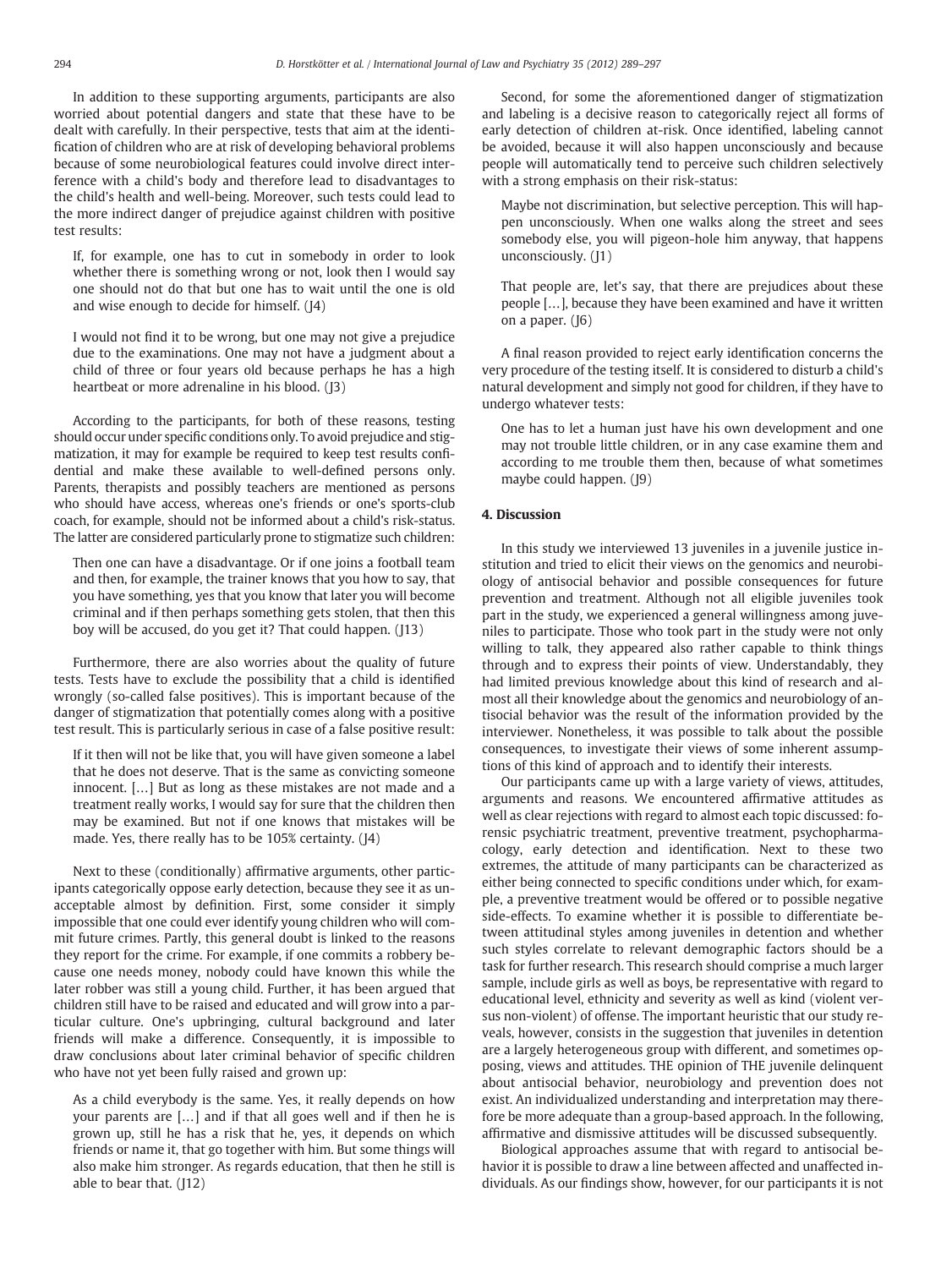self-evident to accept the medicalization of their behavior ([Conrad,](#page-7-0) [2007\)](#page-7-0). Instead, biologically based understandings are considered unnecessary, impossible, or even undesirable. This conclusion is based on three corresponding observations. First, although part of the participants report to have received some psychiatric diagnosis – e.g., (signs of) borderline personality disorder, narcissism, lack of emotionality, social and emotional deficits – they hardly connect this to their actual behavior or consider it to be of influence on their crime. This is not because they would reject their diagnosis, but for them a diagnosis is rather meaningless. Instead, juveniles come up with social and psychological explanations: They grew up in a bad neighborhood, had the wrong friends, experienced a lack of money, or consumed large quantities of alcohol and soft-drugs. In addition, a personal choice, albeit a bad one, is considered to play a decisive role in their criminal acts. Together, these conditions constitute a sufficient explanation and a further biological or medical explanation appears unnecessary to them. Second, participants do not consider themselves significantly different from people without contacts with the criminal justice system. It is considered unlikely that their brain or other biomarkers (by which they mean their heartbeat or their levels of adrenaline, cortisol, or testosterone) would be different from those of other people, or, at least, that any difference could be significant. Therefore, they are rather suspicious about the mere possibility that a physical examination could ever uncover any significant information. Provided that data are available that, at least, some subgroups of juvenile delinquents are exactly characterized by a deviant cortisol response [\(Popma, Doreleijers, et al., 2007; Popma, Vermeiren, et al.,](#page-8-0) [2007\)](#page-8-0), it may be important to well inform juveniles about their own condition in order to facilitate autonomous decision-making. Third, some participants expect that if the cause of antisocial behavior is looked for in the body, tests that examine a person's condition or treatments intended to change that condition may harm the body itself. Invasions of bodily integrity, however, are experienced as much more serious interferences than, for example, an interview with a psychologist. Therefore, the medicalization of antisocial behavior is considered undesirable. Biologically informed interventions may obviously not necessarily be invasive. However, in so far as invasive methods, such as deep brain stimulation for antisocial personality disorder, are considered (e.g., [Brain Stimulant Blog, 2008](#page-7-0)), these fears must be recognized and taken into account.

Furthermore, biological approaches seem to support the so-called prevention-logic, according to which (early) prevention and treatment are by definition valuable and as such will lead to overall improvement. Our findings, however, suggest that this assumption is not self-evident. Participants agree only partly and instead also express serious doubts concerning firstly, the desirability of the very goals of prevention and intervention and secondly, potential negative side-effects, harms and drawbacks.

Regarding the first doubt, a close link has been established in research between personal features such as aggressiveness or impulsivity [\(Frick & Petitclerc, 2009; Lane & Cherek, 2000](#page-7-0)) and antisocial behavior. Yet, according to our participants these features could also have positive aspects, both personally (e.g., gaining social status among peers), and in a broader social perspective (e.g., assertiveness and ability to achieve one's goals, including those generally accepted as socially desirable like becoming a sports champion). As a consequence, prevention and treatment that aim at the reduction of aggression, or that modify fearlessness, may not only preclude antisocial behaviors, but also inhibit these positive aspects. This may imply that the criteria of preventive effectiveness may be too narrow and overlook adjacent issues of value. To a certain extent, this doubt can be confirmed by the literature about fearlessness in the general population. For example, bomb-disposal operators decorated for their outstanding courage have been shown to possess low cardiac activity similar to those psycho-physiological features considered characteristic for people exhibiting antisocial behavior [\(O'Connor, Hallam, & Rachman, 1985](#page-8-0)).

'Medicalisation' of (too) low cardiac activity may not only reduce antisocial behavior, but also foreclose some types of courageous behaviors. Obviously, taking seriously concerns about the goals of prevention efforts does not imply respect for criminal or violent lifestyles. However, it does imply the recognition that the goals of preventive interventions and treatments are not self-evident and need specification. Increasing scientific knowledge about the prevention of antisocial behavior alone is insufficient. It has to be preceded and accompanied by a continuous normative debate about which specific behaviors to prevent, why, how and in whom.

With regard to the second doubt two issues arise. There is considerable concern that children identified as 'at risk' for developing antisocial behavior will become labeled and be stigmatized. This is particularly problematic in case children would be wrongly identified as being at-risk. Although demands for absolute certainty may be unrealistic and entail excessive expectations about the possibilities of predictive testing, both the dangers of stigmatization and of false positives (and false negatives) are real and it is important to acknowledge that participants mention these issues and consider them problematic. Labeling and stigmatization raise ethical concern because they are against the interests of the child. Moreover, we note that these concerns are also in accord with those expressed in the academic literature [\(Blank, 2007; Dinwiddie, 2000; Phelan, 2005; Singh & Rose, 2009](#page-7-0)). However they are not specific for genomics and neurobiology. In principle, these concerns also apply to early interventions based on traditional social scientific and psychological research [\(Burnett, 2007;](#page-7-0) [Gatti, 1998](#page-7-0)). The labeling effect of a heart rate or cortisol measure may be as extensive as that of a questionnaire about personal issues. From an ethical point of view it is more important to determine how to deal responsibly with possible risks of early detection and prevention than asking whether this is based on a social scientific, a psychological, a biological or a mixed approach [\(Horstkötter, Berghmans, &](#page-8-0) [De Wert, 2011\)](#page-8-0).

Participants are not only anxious about future developments, some also pin significant hopes on them. Current treatments are perceived as helpful and there is trust both in professionals and in future developments, biological or otherwise. The expectation of one participant that professionals can determine what the cause of problems exactly is because they are particularly able to take specific circumstances of juveniles into account, is a clear example of this. Furthermore, participants see themselves and others in their situation as unique and possessing individually unique problems. This perception of the sample of juveniles with antisocial behavior concurs with our observation that the views and attitudes of our participants are heterogeneous and that they constitute a diverse group. It also corresponds with current ideas about individual diagnosis and the development of individualized treatments [\(van Goozen & Fairchild, 2008](#page-8-0)).

Mainly, the attitudes and expectations expressed are related to the participants' own role and position. Sometimes, however, also parents are mentioned. The ideal of parental autonomy and authority to make decisions for their children is defended; parents are also assigned a role as participants in intervention measures intended to reduce antisocial behavior among children and juveniles. It is important to acknowledge that in principle participants value the parent– child relationship and present themselves loyal towards parents. This impression has been reported previously with regard to children in child psychiatry ([Batten, 1996\)](#page-7-0). In line with our participants' ideas, research has shown previously that parent management training is effective in the reduction of antisocial behavior in youth [\(Ogden &](#page-8-0) [Hagen, 2008](#page-8-0)).

Our research has a number of limitations. Our participants had hardly any previous factual knowledge about genomics and neurobiology research concerning antisocial behavior. Their views and attitudes may therefore be the result of ad-hoc impulses rather than of serious deliberation. Their opinions may further be formed by misunderstandings, exaggerated fantasies or simplifications regarding the intentions or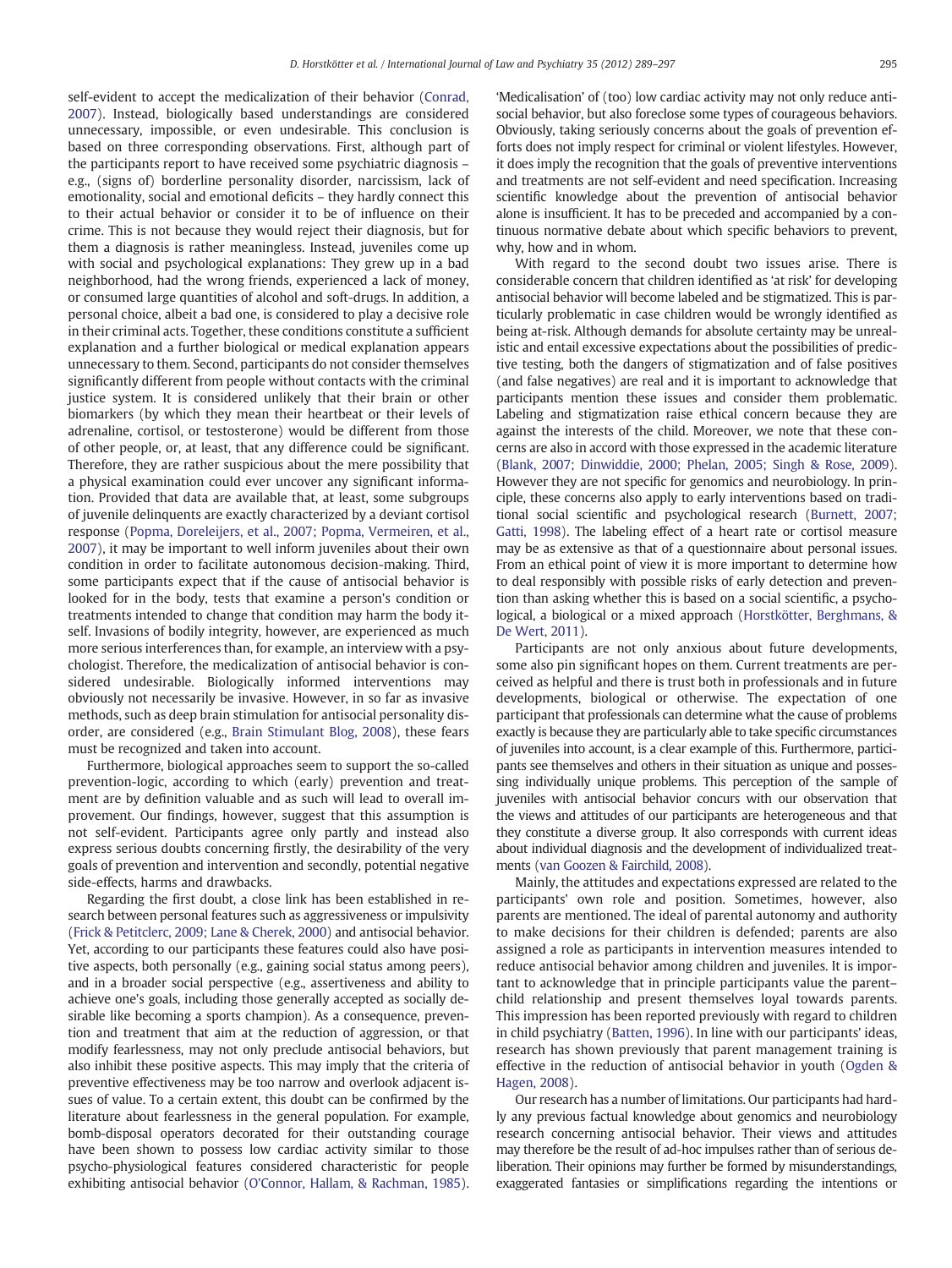<span id="page-7-0"></span>possibilities of these scientific approaches. Moreover, their deprived social and family backgrounds may be responsible for a frame of reference that allows for the acceptance of what actually constitutes serious problems. This may hamper critical reflection. These concerns may be justified, that is, it may be correct that there are misunderstandings, misrepresentations, or simplifications. However, since it was our very aim to present the perspective of this specific stakeholder group, these findings are rather a result than a limitation of our study. Furthermore, it is a characteristic of all stakeholder research that the perspective provided is biased by the specific features of the respective groups. In order to obtain an overall perspective that is as valid as possible, it is required to conduct research among multiple stakeholders. Such further research should comprise parents of children at-risk and of those with current behavioral problems, professionals working with antisocial juveniles, and scientists investigating the biological, social, and psychological features of antisocial behavior. Moreover, valuable information could be garnered by separately investigating juveniles with specific mental disorders and by including females as well as males.

Another potential limitation of our pilot study is the comparatively small number of participants. We are aware that more participants may have come up with an even greater number of reasons why to accept, to reject, or to make one's attitude depending on specific conditions. However, we consider it unlikely that a further fourth general attitude would result from a larger sample size. In this sense, the three main patterns of thinking identified in this study indicate that saturation has been achieved. Moreover, many relevant arguments are mentioned, which can be confirmed partly by similar concerns expressed in current scientific literature and which partly add to this literature. Rather than a limitation, we consider it an interesting finding that great diversity in participants' views can be found among such a comparatively small sample. Therewith, the goal of this pilot study has been achieved and the sample size is considered sufficient.

# 5. Conclusion

Current insights about genomic and neurobiological features of children at risk for developing antisocial behavior trigger great expectations for the development of new forms of early detection, prevention, and treatment. In this pilot study we explored the views and attitudes of juvenile delinquents about these new approaches and their potential consequences. We were able to identity three different patterns of thinking about these matters. Participants express clearly positive and agreeing as well as negative and rejecting attitudes, in addition there is a group that adopts what may be called a 'perhapsattitude' making their acceptance depending on a variety of specific conditions. For each of these three patterns, a variety of reasons is provided. Those who welcome the new developments do so, because they trust the efforts of professionals and favor whatever may increase the success of these efforts. Biologically informed measures, however, are not considered to take up a special place, enhance trust or trigger extra hopes. This is different with regard to the negative arguments. Here aspects considered specific for a biologically informed approach come to the forefront. Reluctant participants associate biological approaches, for example, with psychopharmacological treatment or attacks to their bodily integrity and therefore reject them. Further arguments concern the intended aims of prevention and treatment, the predictive value of early identification efforts and the danger of labeling and stigmatization. These latter concerns, again, seem to apply also to non-biological measurements. Therefore, we want to argue that although the views and attitudes of juvenile delinquents were elicited by means of questions concerning current developments in genomics and neurobiology, their hopes and expectations and their worries and concerns are, at least partly, also applicable to prevention and intervention measures informed

by sociological and psychological research. The insights of this study are mainly of heuristic value, allowing for the development of wellinformed subsequent research that could further enhance our understanding of the views and attitudes of juvenile delinquents.

# Acknowledgments

Work for this article has been supported by a grant from the Centre for Society and Genomics, Nijmegen, the Netherlands No. 70.1.061a, funded by the Netherlands Genomics Initiative. We would like to thank all juveniles who participated in this study for their cooperation and openness. We are grateful to Andries Korebrits for his generous support and we thank Stichting Jeugdzorg Sint Joseph [Youth Care Foundation Saint Joseph] and Juvenile Justice Institution 'Het Keerpunt', in Cadier en Keer, the Netherlands for their ample facilitation and assistance.

# References

- Baker, L. A., Bezdijan, S., & Raine, A. (2009). Behavioral genetics: The science of antisocial behavior. In N. A. Farahany (Ed.), The impact of behavioral sciences on criminal law (pp. 3–44). Oxford, UK: Oxford University Press.
- Batten, D. A. (1996). Informed consent by children and adolescents to psychiatric treatment. The Australian and New Zealand Journal of Psychiatry, 30, 623–632.
- Batzeley, P. (2007). Qualitative data analysis with NViVo. London, UK: Sage. Beauchaine, T. P. (2009). Role of biomarkers and endophenotypes in prevention and
- treatment of psychopathological disorders. Biomarkers in Medicine, 3, 1–3.
- Beauchaine, T. P., Neuhaus, E., Brenner, S. L., & Gatzke-Kopp, L. (2008). Ten good reasons to consider biological processes in prevention and intervention research. Development and Psychopathology, 20, 745–774.
- Bevilacqua, L., Doly, S., Kaprio, J., Yuan, Q., Tikkanen, R., Paunio, T., et al. (2010). A population-specific HTR2B stop codon predisposes to severe impulsivity. Nature, 468, 1061–1066.
- Blank, R. H. (2007). Policy implications of the new neuroscience. Cambridge Quarterly of Healthcare Ethics, 16, 169–180.
- Brain Stimulant Blog (2008). Brainscans in the courtroom. Retrieved 14th July 2011, from <http://brainstimulant.blogspot.com/2008/03/brain-scans-in-court.html>
- Bredenoord, A. L., Krumeich, A., de Vries, M., Dondorp, W., & De Wert, G. (2010). Reproductive decision-making in the context of mitochondrial DNA disorders: Views and experiences of professionals. Clinical Genetics, 77, 10–17.
- Burnett, R. (2007). Never too early? Reflections on research and interventions for early developmental prevention of serious harm. In M. Blyth, E. Solomon, & K. Baker (Eds.), Young people and risk (pp. 97–112). London, UK: Policy Press.
- Campbell, E., & Ross, L. F. (2004). Attitudes of healthcare professionals and parents regarding genetic testing for violent traits in childhood. Journal of Medical Ethics, 30, 580–586.
- Coccaro, E. F., Kavoussi, R. J., & McNamee, B. (2000). Central neurotransmitter function in criminal aggression. In D. H. Fishbein (Ed.), The science, treatment, and prevention of antisocial behaviors: Application to the criminal justice system (pp. 6-1–6-16). Kingston, NJ: Civic Research Institute.
- Conrad, P. (2007). The medicalization of society, on the transformation of human conditions into treatable disorders. Baltimore, Maryland: The John Hopkins University Press.
- Corbin, J., & Strauss, A. (2008). Basics of qualitative research: Techniques and procedures for developing grounded theory (3 rd ed.). Thousand Oaks, CA: Sage.
- Dadds, M. R., & Rhodes, T. (2009). Aggression in young children with concurrent callous-unemotional traits: Can the neurosciences inform progress and innovation in treatment approaches? In S. Hodgins, E. Viding, & A. Plodowski (Eds.), The neurobiological basis of violence: Science and rehabilitation (pp. 85–99). Oxford, UK: Oxford University Press.
- Dancyger, C., Smith, J. A., Jacobs, C., Wallace, M., & Michie, S. (2010). Comparing family members' motivations and attitudes towards genetic testing for hereditary breast and ovarian cancer: A qualitative analysis. European Journal of Human Genetics, 18, 1289–1295.
- Dinwiddie, S. H. (2000). Biological causes of criminality and expert testimony Some cautionary thoughts. In D. H. Fishbein (Ed.), The science, treatment, and prevention of antisocial behaviors: Application to the criminal justice system. Kingston, NJ: Civic Research Institute (pp. 24-21 - 24-10).
- Farrington, D. P., & Welsh, B. C. (2007). Saving children from a life of crime, early risk factors and effective interventions. Oxford, UK: Oxford University Press.
- Fava, M. (2000). Drug treatment of pathologic aggression. In D. H. Fishbein (Ed.), The science, treatment, and prevention of antisocial behaviors: Application to the criminal justice system (pp. 20-21-20-27). Kingston, NJ: Civic Research Institute.
- Fishbein, D. H. (2000a). The science, treatment, and prevention of antisocial behaviors. Kingston, NJ: Civic Research Institute.
- Fishbein, D. H. (2000b). How can neurobiological research inform prevention strategies? In D. H. Fishbein (Ed.), The science, treatment, and prevention of antisocial behaviors: Application to the criminal justice system (pp. 25-21–25-30). Kingston, NJ: Civic Research Institute.
- Frick, P. J., & Petitclerc, A. (2009). The use of callous-unemotional traits to define important subtypes of antisocial and violent youth. In S. Hodgins, E. Viding, &